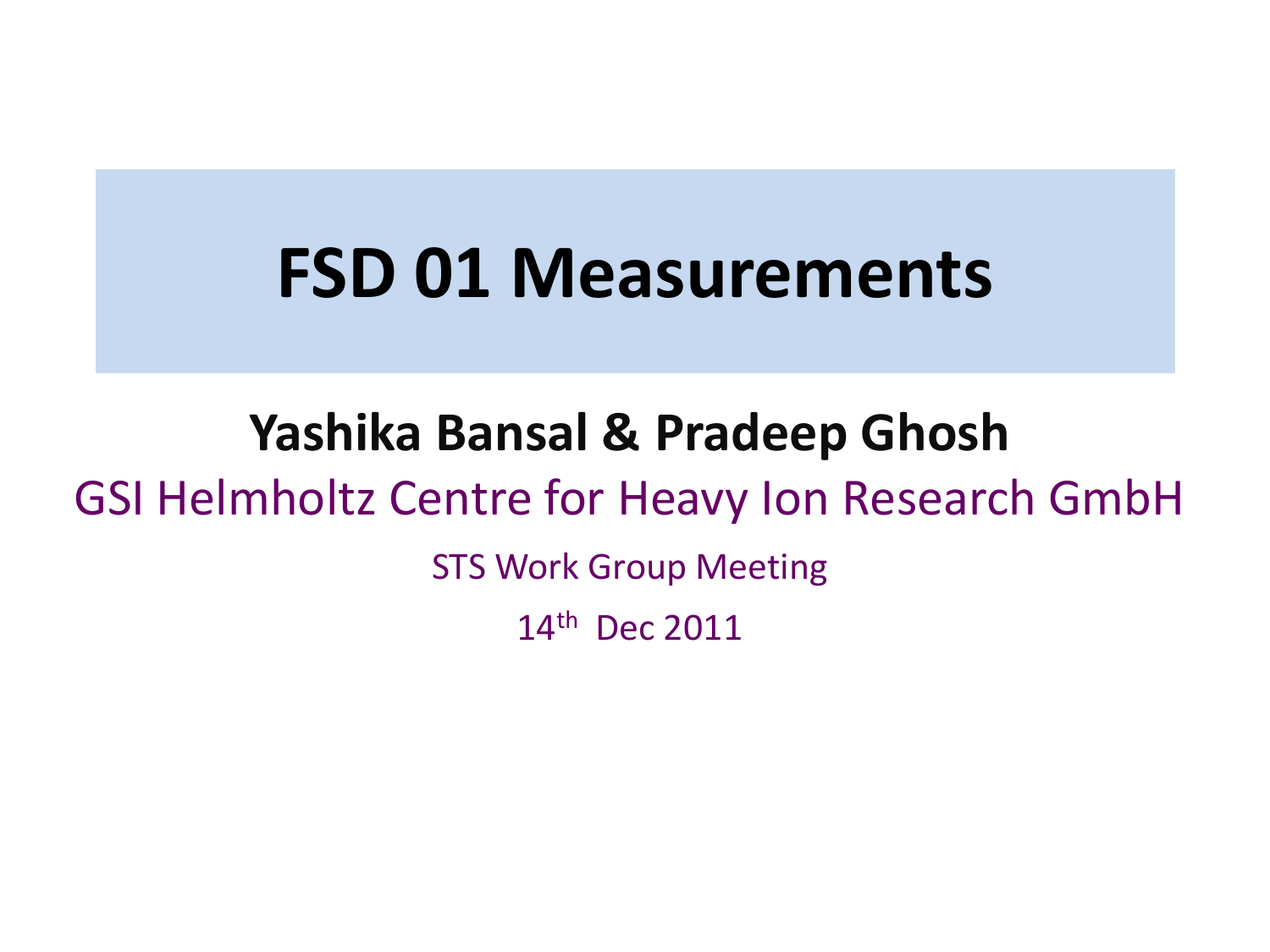## **Outline**

#### **Measurements of FSD 01 Detectors**

#### *<u><b>* ⊙ Overview of the Good Detectors</u>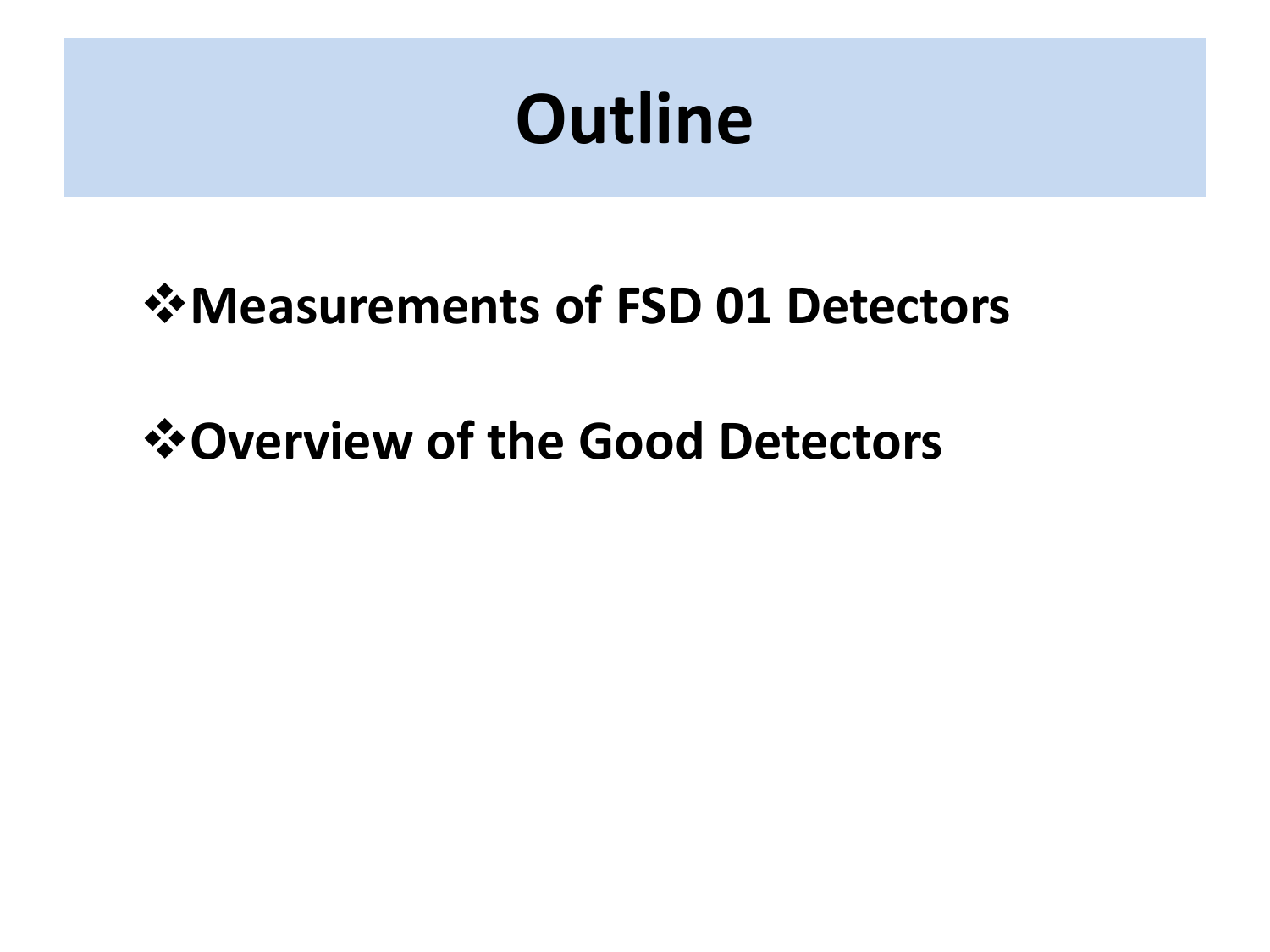# **FSD 01 Wafer-01**

(ø=3e13 n/cm<sup>2</sup> )

- Pinholes testing: No Pinholes
- $V_{\text{fd}}$ = not Observed till 150V biasing
- Breakdown V= Not observed till 150V
- Room Tempt Annealing: 7hrs.

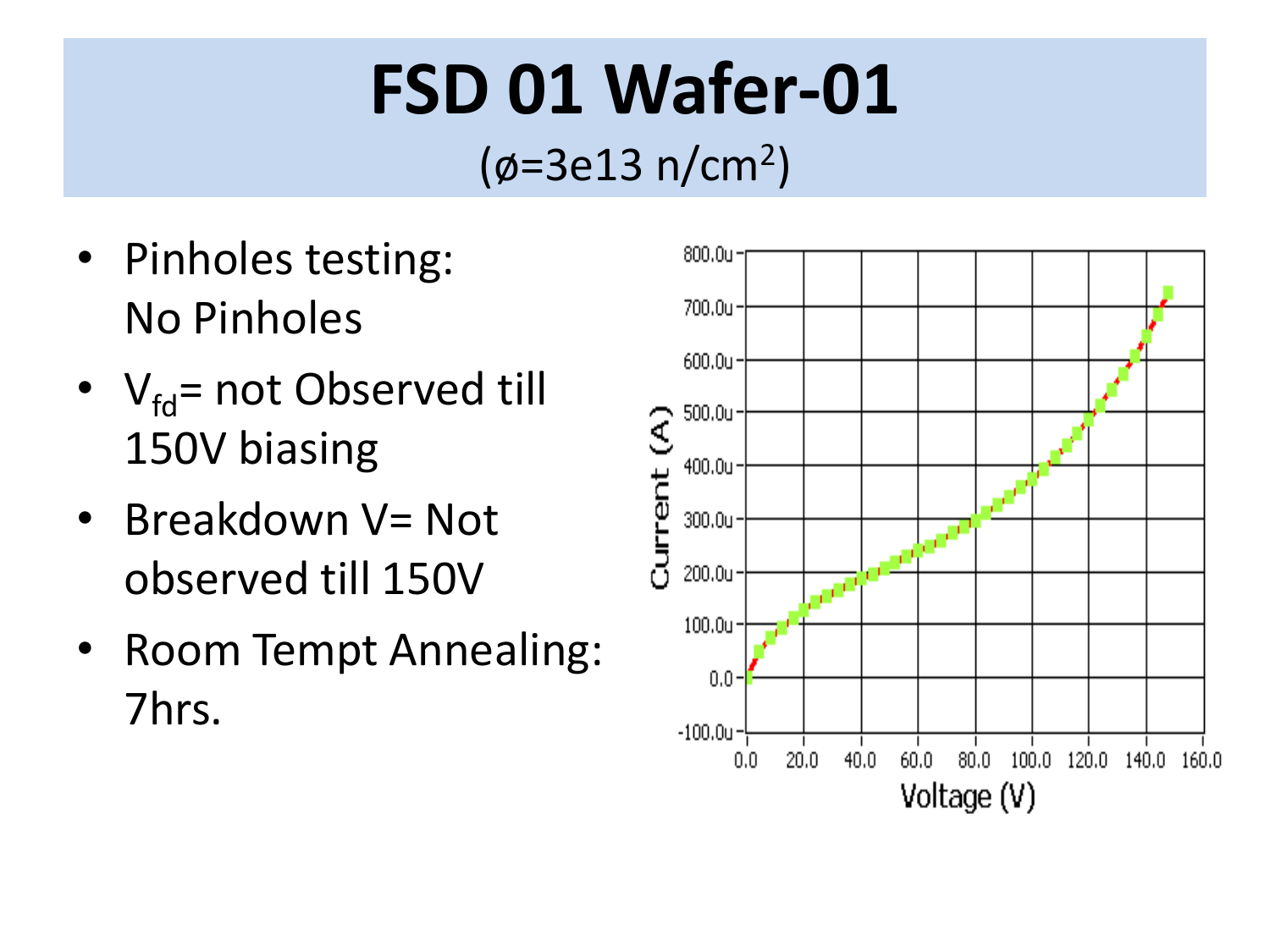# **FSD 01 Wafer-22**

(ø=1e14 n/cm<sup>2</sup> )

- Pinholes testing:
	- No Pinholes on p-side
	- #186 shorted on n-side
- $V_{\text{fd}}$ = not Observed till 200V biasing
- Breakdown V= observed at 176V
- Room Tempt Annealing: 18hrs 40mins

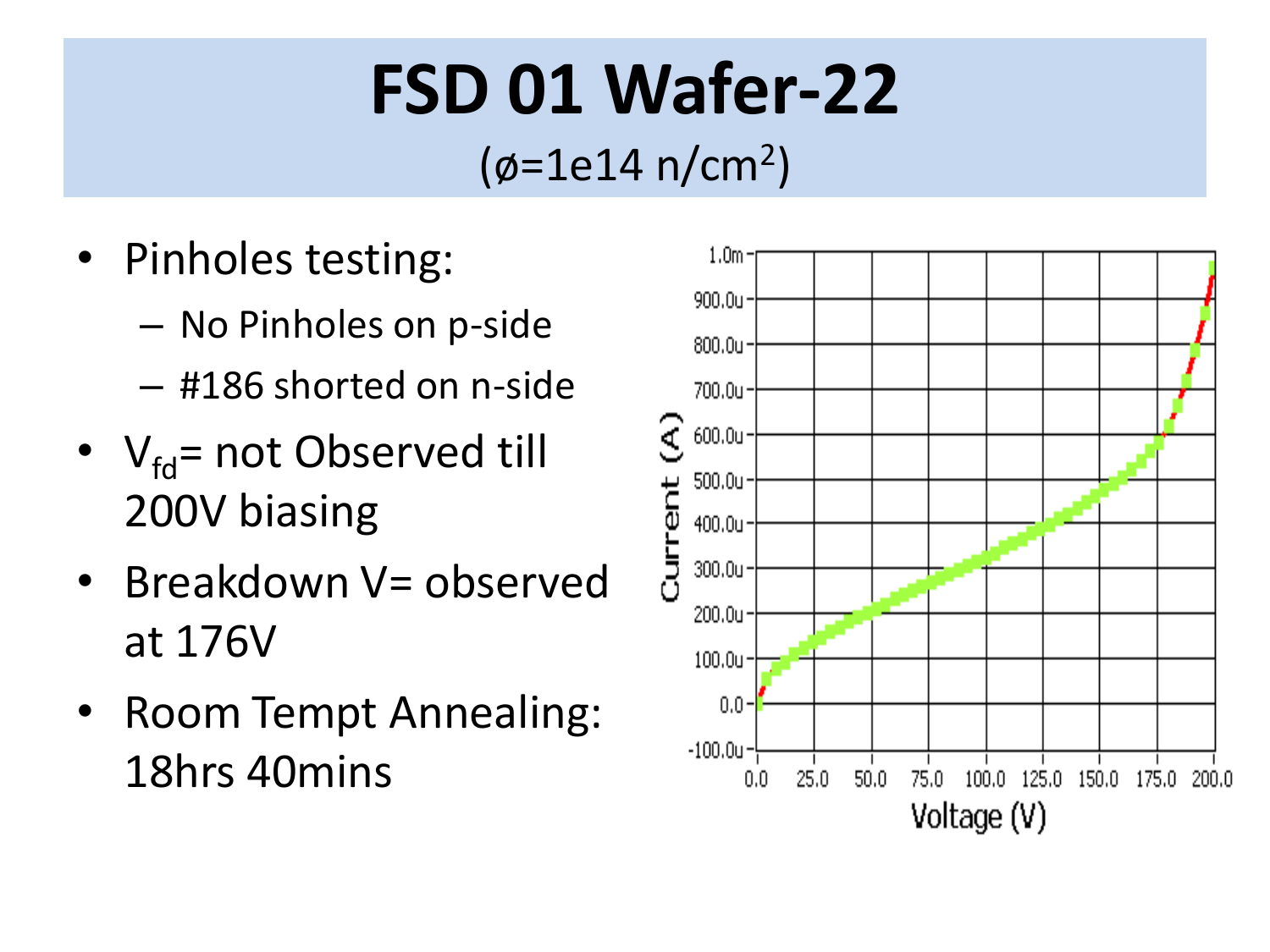# **FSD 01 Wafer-08**

#### (ø=1e14 n/cm<sup>2</sup> )

•  $V_{\text{fd}}$ = not Observed till 220V biasing • Breakdown V= Not observed till 220V • Room Tempt Annealing: 6hrs 30mins 0.00E+00 2.00E-04 4.00E-04 6.00E-04 8.00E-04 1.00E-03 1.20E-03 0 50 100 150 200 250 **Current (mA) Voltage (V)**